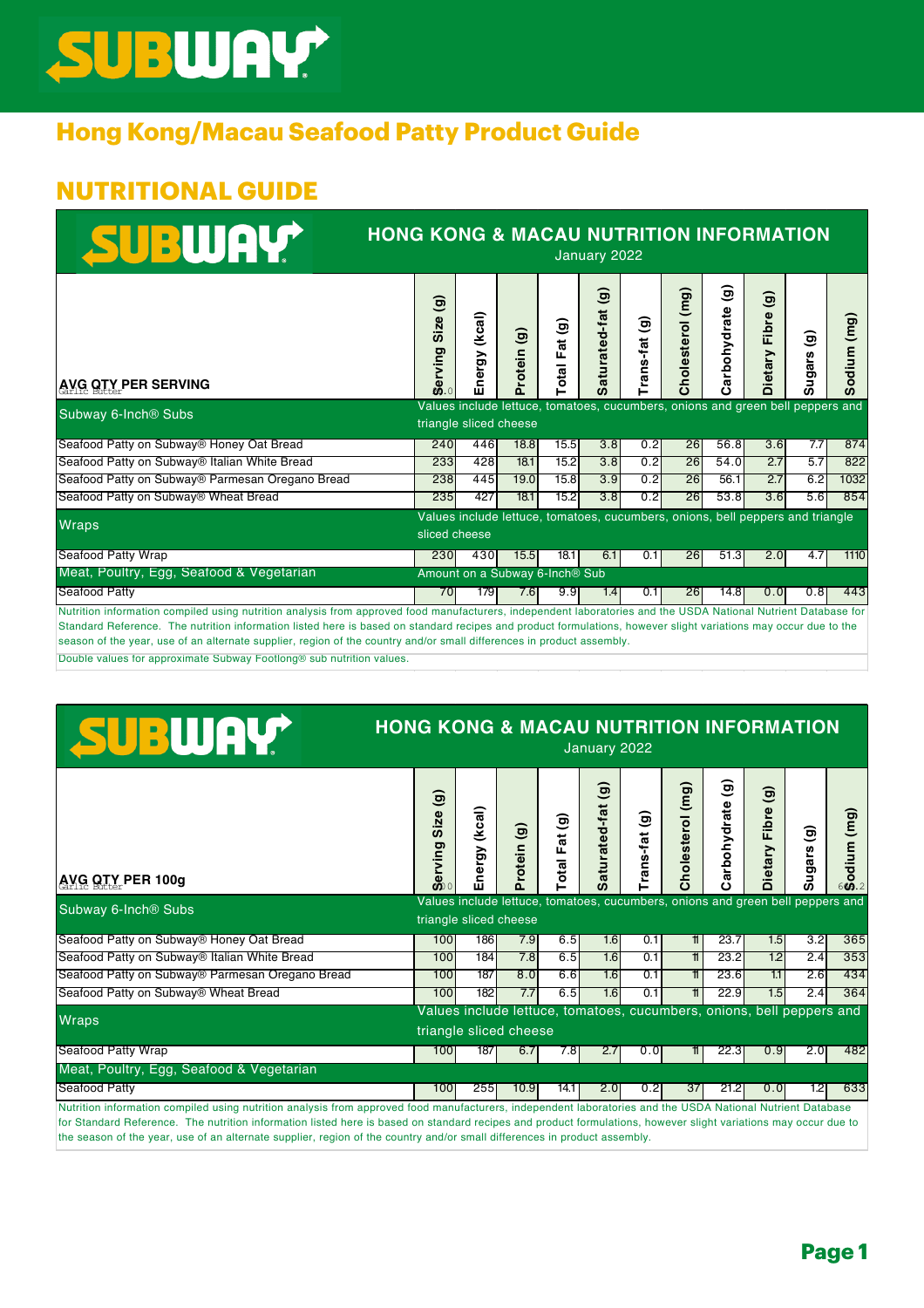## SUBWAY

## **ALLERGEN GUIDE**

### Hong Kong Ingredient Information for People with Food Allergies and Sensitivities January 2022

This list is compiled based on product information provided by Subway® approved food manufacturers. Every effort is made to keep this information current however it is possible that ingredient changes and substitutions may occur before this list is updated. This chart does not include regional or special promotional items as ingredients vary. We go to great lengths to identify allergens in the food we prepare. However, we are unable to guarantee that any items sold are free from the listed allergens. There is always a risk that allergens may be transferred to items from our menu during processing, storage or preparation in our restaurants. Individual food items may come into contact with one another and this is not reflected on the Allergen Guide.

| Subway 6-Inch ® Sub with lettuce, tomatoes, cucumbers, bell peppers, onions and triangle sliced cheese | containing<br>Cereals<br>Gluten | an<br>Crustace | ත<br>ΞÖ | Fish | Soybean    | Peanut | Sesame | Milk      | Nuts<br>Tree | eu0mg/kg)<br>n<br>Sulphite |
|--------------------------------------------------------------------------------------------------------|---------------------------------|----------------|---------|------|------------|--------|--------|-----------|--------------|----------------------------|
| Seafood Patty on Subway® Honey Oat Bread                                                               |                                 |                |         |      | ٠          |        |        | $\bullet$ |              |                            |
| Seafood Patty on Subway® Italian White Bread                                                           |                                 |                |         |      | $\bullet$  |        |        | $\bullet$ |              |                            |
| Seafood Patty on Subway® Parmesan Oregano Bread                                                        |                                 |                |         |      |            |        |        | ٠         |              |                            |
| Seafood Patty on Subway® Wheat Bread                                                                   |                                 | $\bullet$      |         |      | $\epsilon$ |        |        | $\bullet$ |              |                            |
| Wrap with lettuce, tomatoes, cucumbers, bell peppers, onions and triangle sliced cheese                |                                 |                |         |      |            |        |        |           |              |                            |
| Seafood Patty                                                                                          |                                 |                |         |      |            |        |        |           |              |                            |
| Meat, Poultry, Egg, Seafood and Vegetarian                                                             |                                 |                |         |      |            |        |        |           |              |                            |
| Seafood Patty                                                                                          | ٠                               | ٠              |         |      | ٠          |        |        |           |              |                            |
| Contains                                                                                               |                                 |                |         |      |            |        |        |           |              |                            |
| * May contain traces                                                                                   |                                 |                |         |      |            |        |        |           |              |                            |